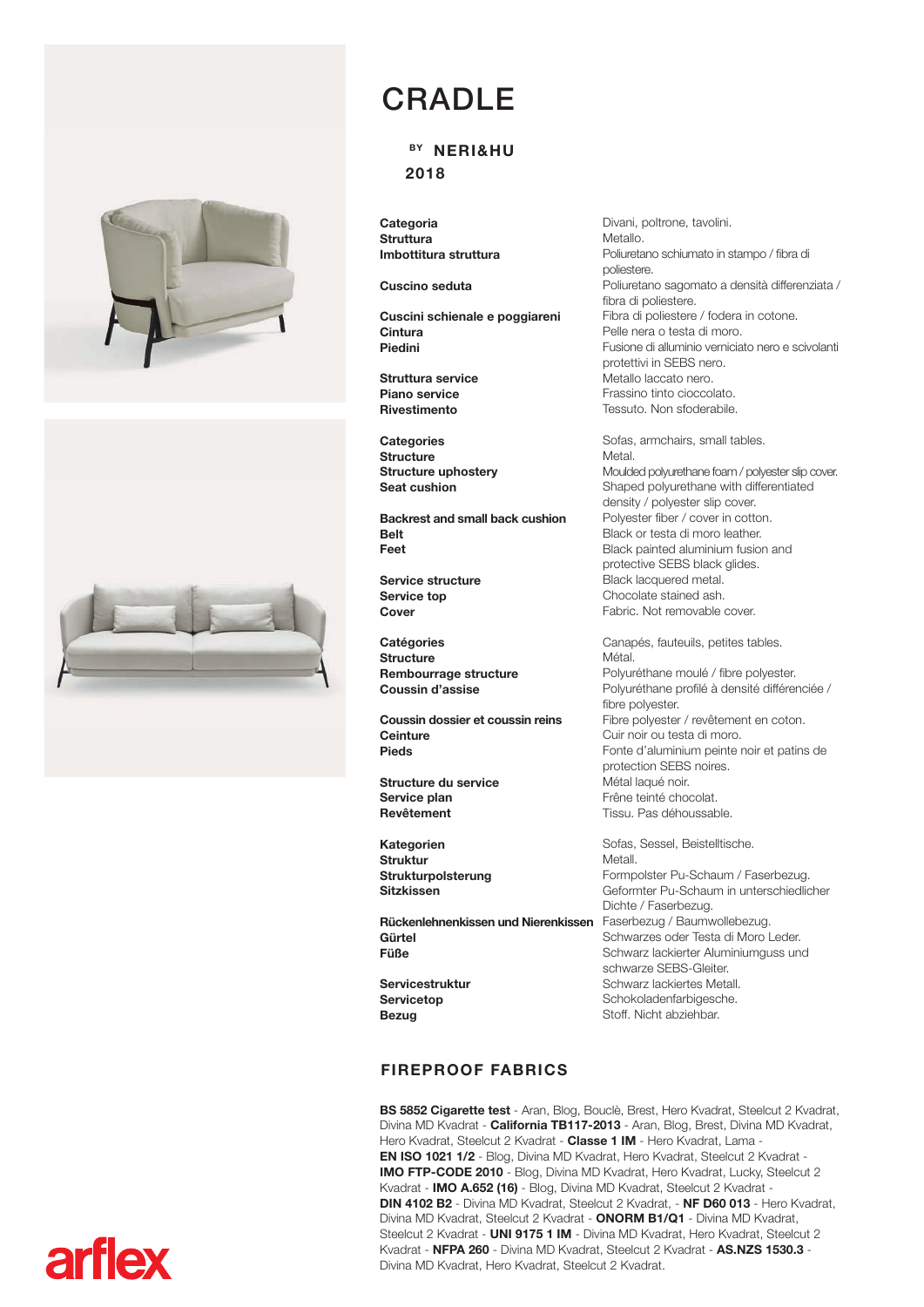

Cradle sofa Cradle armchair Sigmund small table Papillon wall lamp Delfino pouf





I colori sono da considerarsi puramente indicativi / Colors are to be considered as purely indicative 2020 - Rev. 0.0 - Seven Salotti S.p.A - All rights reserved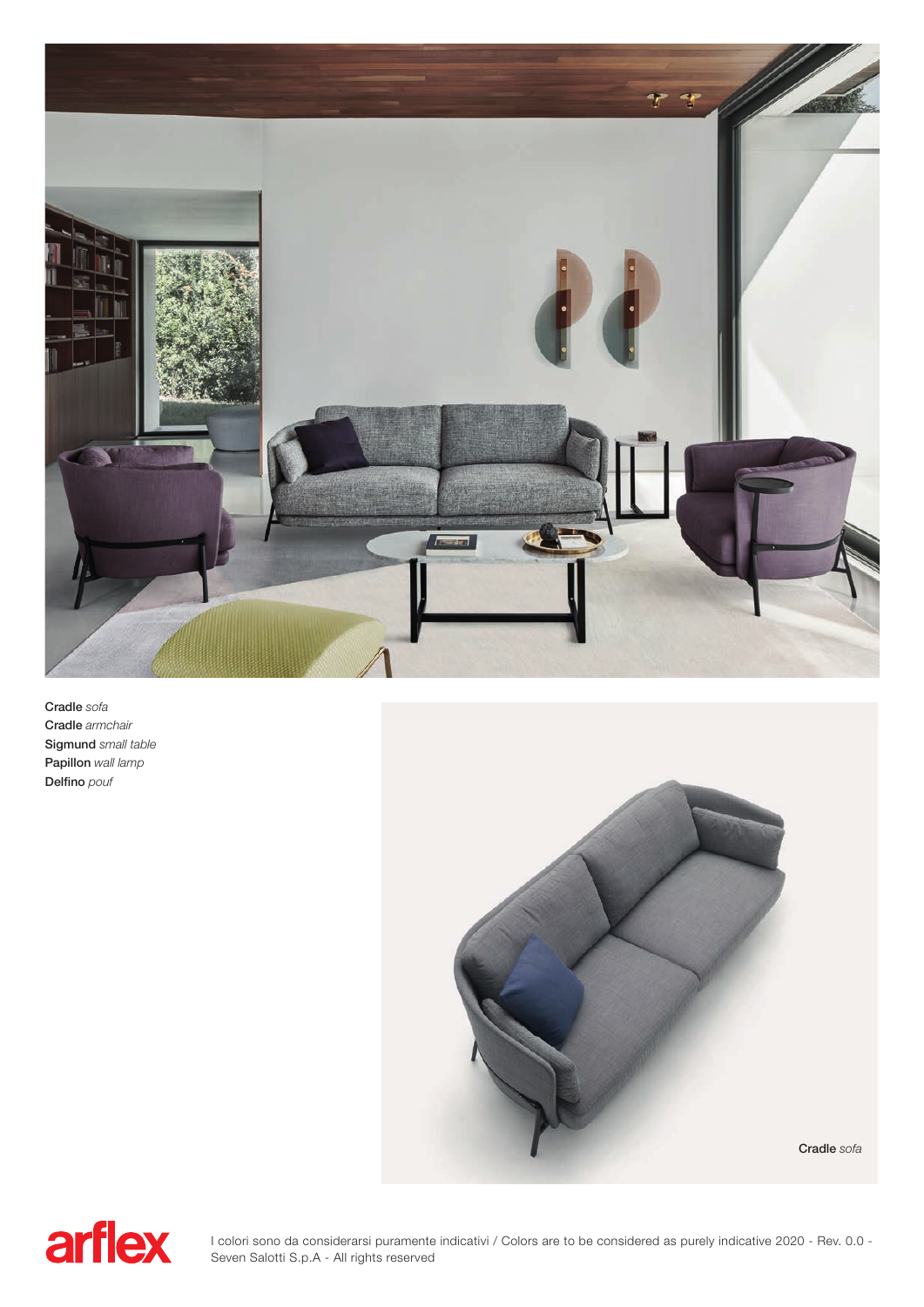

Deep Cradle sofa Cradle small table

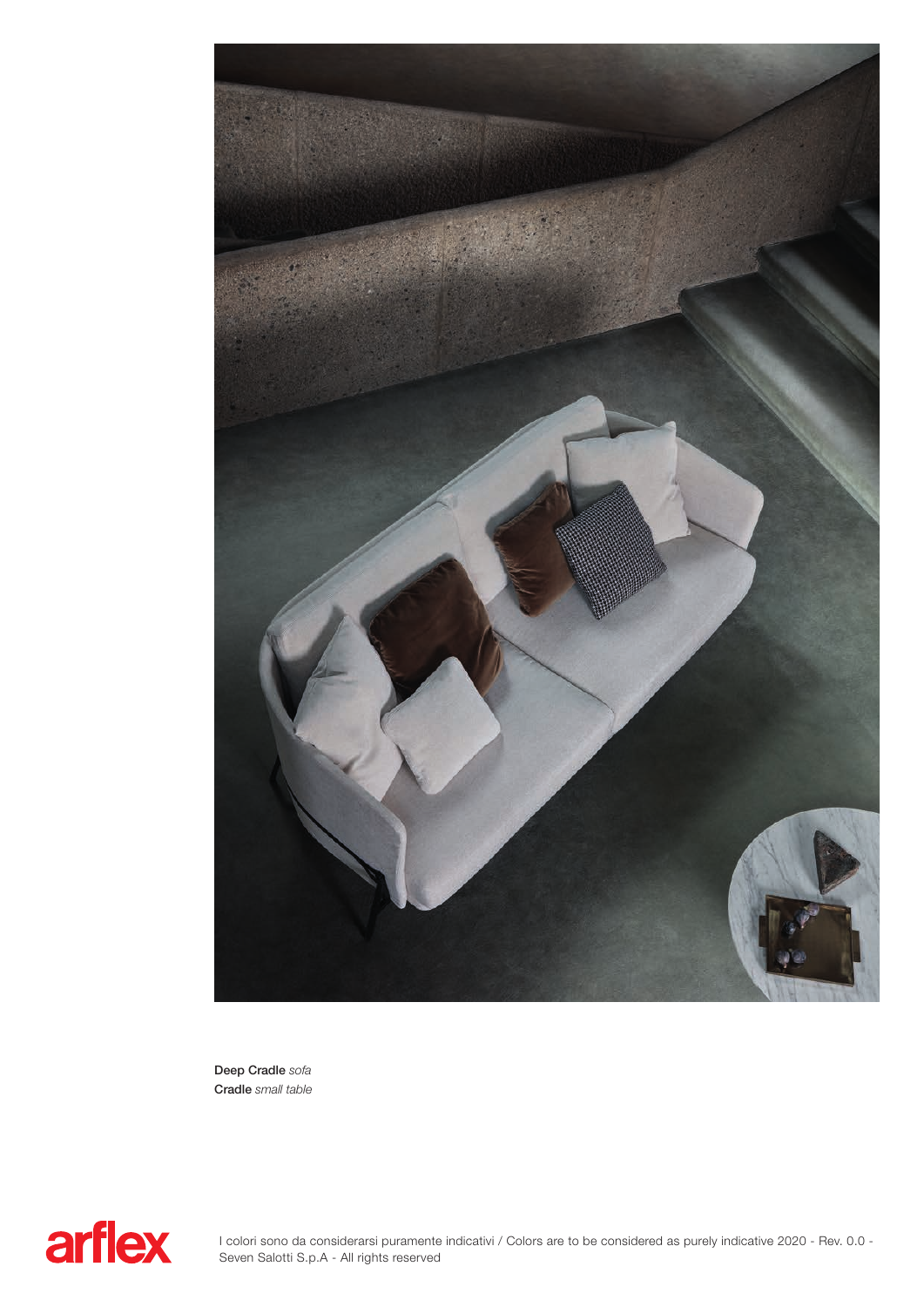

Deep Cradle sofa Cradle small table Goya table

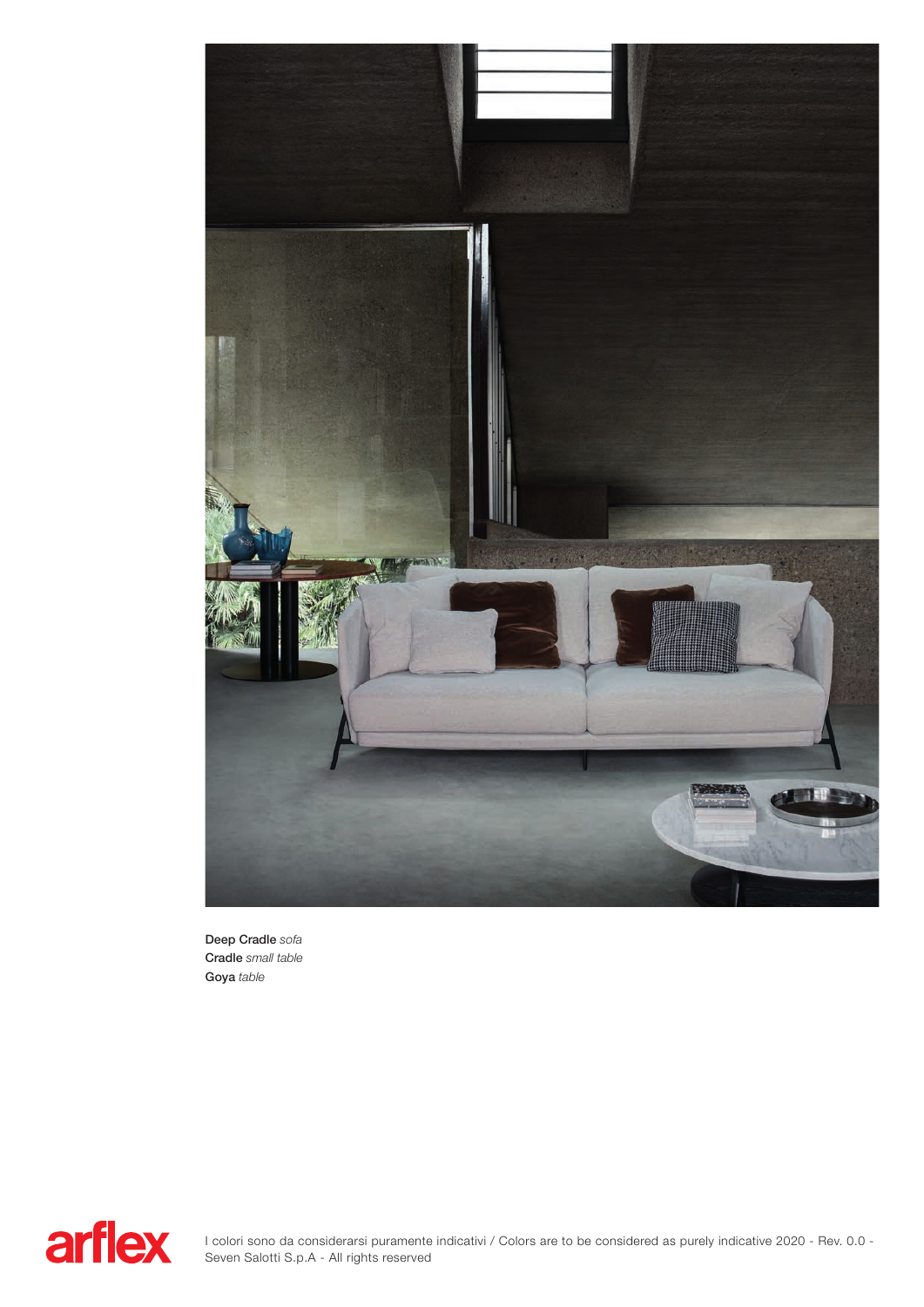

Cradle armchair Delfino pouf